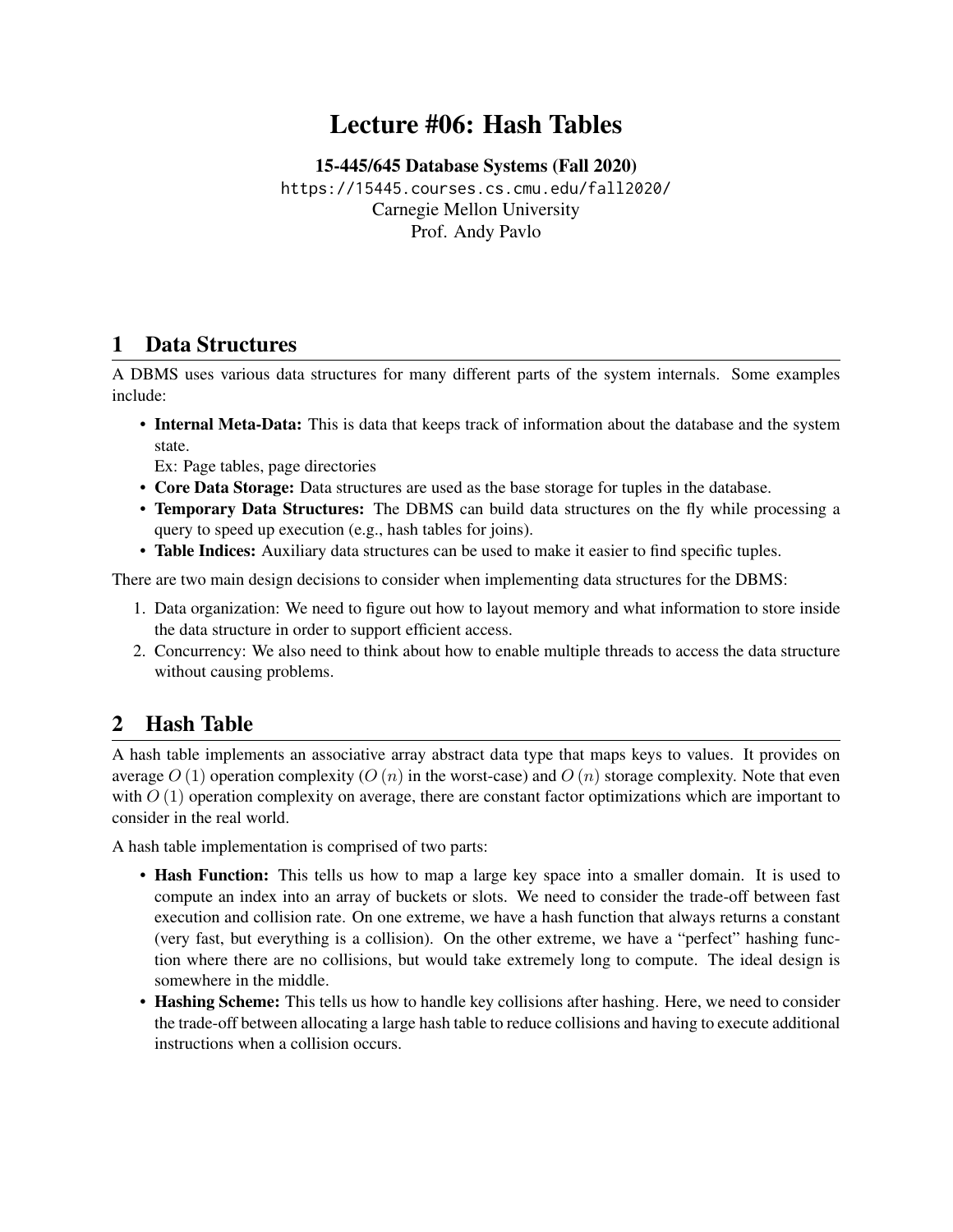## 3 Hash Functions

A *hash function* takes in any key as its input. It then returns an integer representation of that key (i.e., the "hash"). The function's output is deterministic (i.e., the same key should always generate the same hash output).

The DBMS need not use a cryptographically secure hash function (e.g., SHA-256) because we do not need to worry about protecting the contents of keys. These hash functions are primarily used internally by the DBMS and thus information is not leaked outside of the system. In general, we only care about the hash function's speed and collision rate.

The current state-of-the-art hash function is [Facebook XXHash3.](http://www.xxhash.com/)

## 4 Static Hashing Schemes

A static hashing scheme is one where the size of the hash table is fixed. This means that if the DBMS runs out of storage space in the hash table, then it has to rebuild a larger hash table from scratch, which is very expensive. Typically the new hash table is twice the size of the original hash table.

To reduce the number of wasteful comparisons, it is important to avoid collisions of hashed key. Typically, we use twice the number of slots as the number of expected elements.

The following assumptions usually do not hold in reality:

- 1. The number of elements is known ahead of time.
- 2. Keys are unique.
- 3. There exists a perfect hash function.

Therefore, we need to choose the hash function and hashing schema appropriately.

#### 4.1 Linear Probe Hashing

This is the most basic hashing scheme. It is also typically the fastest. It uses a circular buffer of array slots. The hash function maps keys to slots. When a collision occurs, we linearly seach the adjacent slots until an open one is found. For lookups, we can check the slot the key hashes to, and search linearly until we find the desired entry (or an empty slot, in which case the key is not in the table). Note that this means we have to store the key in the slot as well so that we can check if an entry is the desired one. Deletions are more tricky. We have to be careful about just removing the entry from the slot, as this may prevent future lookups from finding entries that have been put below the now empty slot. There are two solutions to this problem:

- The most common approach is to use "tombstones". Instead of deleting the entry, we replace it with a "tombstone" entry which tells future lookups to keep scanning.
- The other option is to shift the adjacent data after deleting an entry to fill the now empty slot. However, we must be careful to only move the entries which were originally shifted.

Non-unique Keys: In the case where the same key may be associated with multiple different values or tuples, there are two approaches.

- Seperate Linked List: Instead of storing the values with the keys, we store a pointer to a seperate storage area which contains a linked list of all the values.
- Redundant Keys: The more common approach is to simply store the same key multiple times in the table. Everything with linear probing still works even if we do this.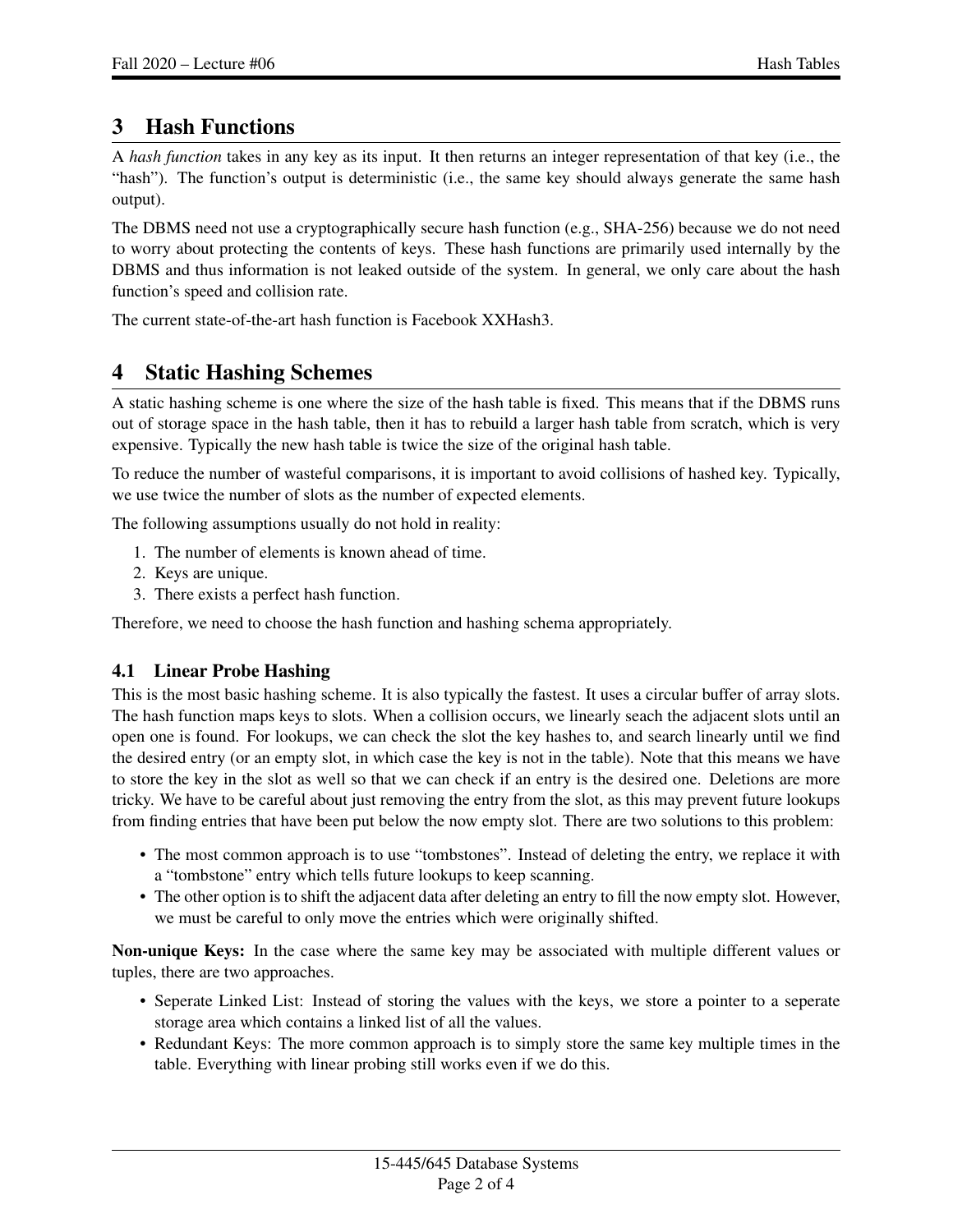#### 4.2 Robin Hood Hashing

This is an extension of linear probe hashing that seeks to reduce the maximum distance of each key from their optimal position (i.e. the original slot they were hashed to) in the hash table. This strategy steals slots from "rich" keys and gives them to "poor" keys.

In this variant, each entry also records the "distance" they are from their optimal position. Then, on each insert, if the key being inserted would be farther away from their optimal position at the current slot than the current entry's distance, we replace the current entry and continue trying to insert the old entry farther down the table.

#### 4.3 Cuckoo Hashing

Instead of using a single hash table, this approach maintains multiple has tables with different hash functions. The hash functions are the same algorithm (e.g., XXHash, CityHash); they generate different hashes for the same key by using different seed values.

When we insert, we check every table and choose one that has a free slot (if multiple have one, we can compare things like load factor, or more commonly, just choose a random table). If no table has a free slot, we choose (typically a random one) and evict the old entry. We then rehash the old entry into a different table. In rare cases, we may end up in a cycle. If this happens, we can rebuild all of the hash tables with new hash function seeds (less common) or rebuild the hash tables using larger tables (more common).

Cuckoo hashing guarantees  $O(1)$  lookups and deletions, but insertions may be more expensive.

### 5 Dynamic Hashing Schemes

The static hashing schemes require the DBMS to know the number of elements it wants to store. Otherwise it has to rebuild the table if it needs to grow/shrink in size.

Dynamic hashing schemes are able to resize the hash table on demand without needing to rebuild the entire table. The schemes perform this resizing in different ways that can either maximize reads or writes.

#### 5.1 Chained Hashing

This is the most common dynamic hashing scheme. The DBMS maintains a linked list of buckets for each slot in the hash table. Keys which hash to the same slot are simply inserted into the linked list for that slot.

#### 5.2 Extendible Hashing

Improved variant of chained hashing that splits buckets instead of letting chains to grow forever. This approach allows multiple slot locations in the hash table to point to the same bucket chain.

The core idea behind re-balancing the hash table is to to move bucket entries on split and increase the number of bits to examine to find entries in the hash table. This means that the DBMS only has to move data within the buckets of the split chain; all other buckets are left untouched.

- The DBMS maintains a global and local depth bit counts that determine the number bits needed to find buckets in the slot array.
- When a bucket is full, the DBMS splits the bucket and reshuffle its elements. If the local depth of the split bucket is less than the global depth, then the new bucket is just added to the existing slot array. Otherwise, the DBMS doubles the size of the slot array to accommodate the new bucket and increments the global depth counter.